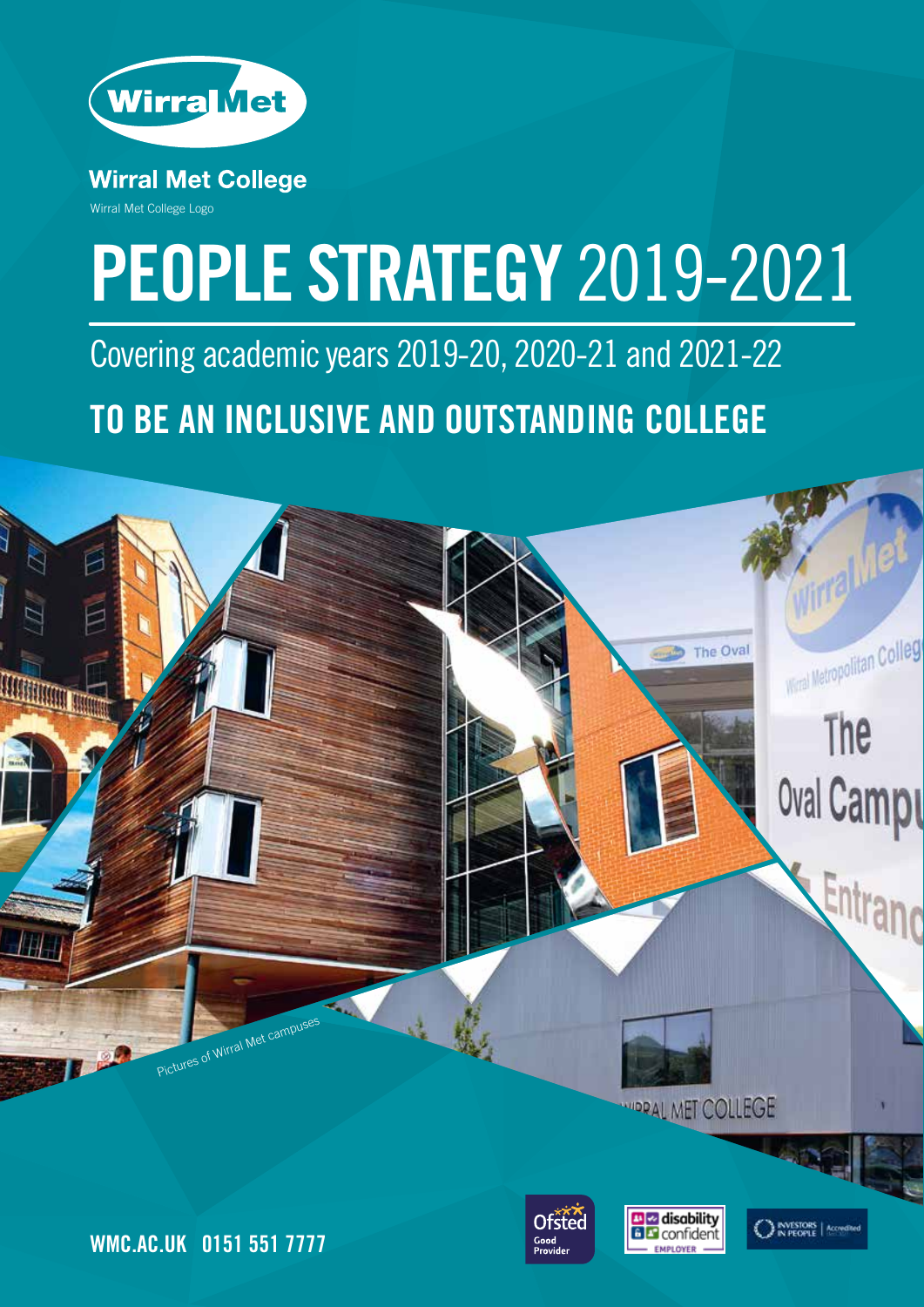# **PEOPLE STRATEGY STATEMENT**

The People Strategy has been designed to promote a culture that reflects the College's values, to develop a stimulating and motivational working environment for staff and to enable the achievement of the College's Strategic Plan.

### **1. Introduction**

The People Strategy is central to our College's strategic and operational planning and is fundamental in developing an employment framework and organisational environment in which the College's strategic aims and objectives are achieved. This strategy seeks to highlight Wirral Met College as an Employer of Choice and build a clear Employer Brand.

The People Strategy gives high priority to the development and recognition of all staff through strengthening staff capacity and capability, within a whole College culture where high standards of performance are expected, encouraged and developed.

People are the College's most valuable resource and their management and development are critical to meeting our strategic aims and objectives. It is therefore important that strategic people management supports the stated aims and objectives of the College and is viewed critically as a key College success factor.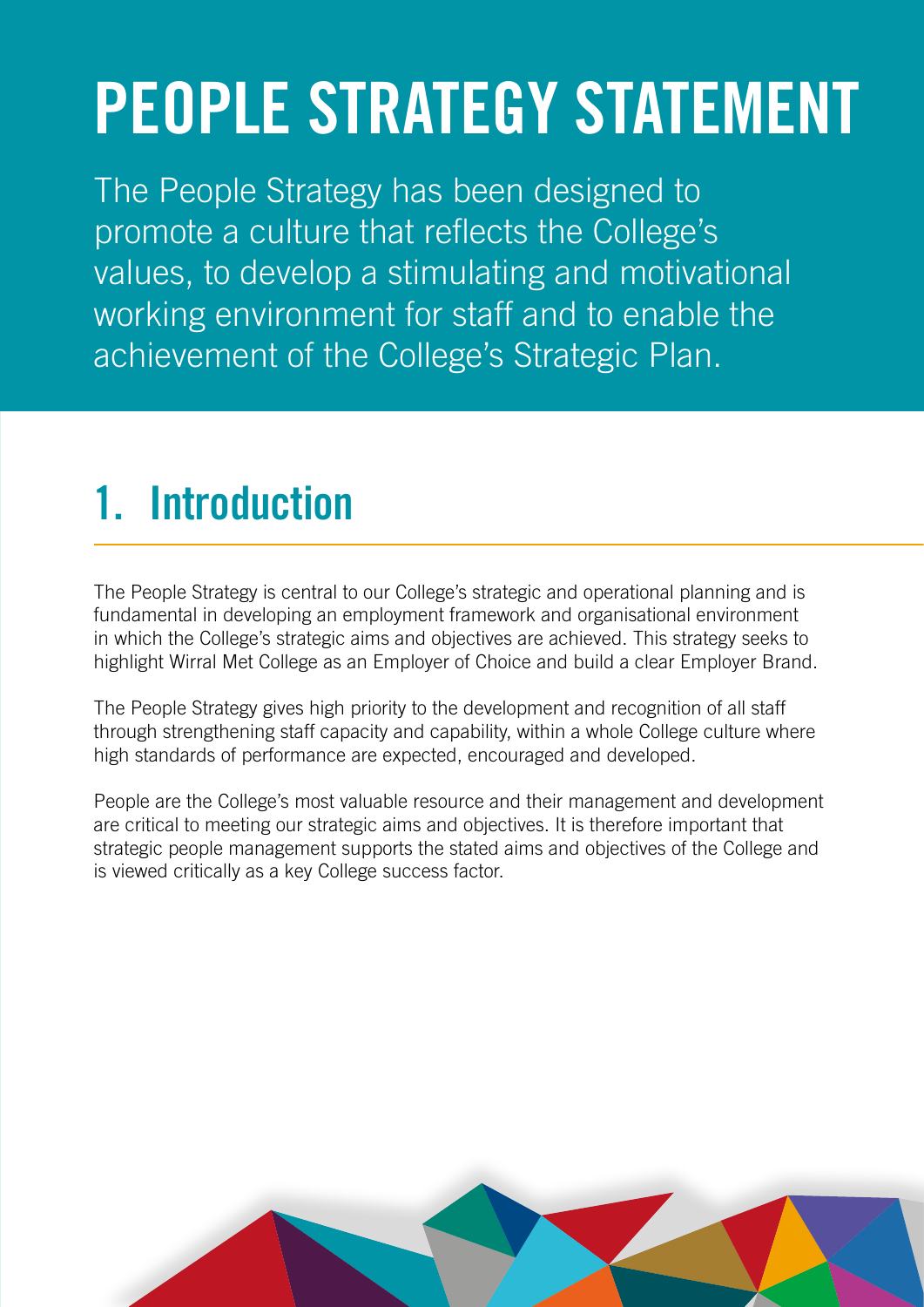

#### **2. External Factors And Influences**

Wirral Met College is an organisation which is vulnerable to changes in the external environment where changes in political thinking, funding policy, and other external influences can impact considerably on the stability of the College from one year to another. As a vocational college, changes and developments in each of the vocational sectors that the College operates in also play a key role.

Putting people at the top of the agenda, planning for enhanced staff performance is a key element of the People Strategy. The People Strategy is therefore central to the delivery of our strategic objectives. Some key challenges arising from the environmental context and impacting on the People Strategy will be:

- **1.** Developing a responsive curriculum that meets the needs of employers in the Liverpool City Region.
- **2.** Ensuring financial viability striving to ensure we continue to operate within a targeted pay to income ratio.
- **3.** Nurturing staff in a continuing climate of change, sector instability and 'more for less'.
- **4.** Continuing to provide high quality teaching and learning, in well-resourced learning environments.
- **5.** Optimising use of technology and ensuring our staff have the skills to embed this in learning.
- **6.** Ensuring we have processes in place to ensure we attract and retain high quality staff.
- **7.** Developing capacity to deliver major growth in apprenticeships, effective implementation of T Levels and implementation and development of the HE strategy.
- **8.** Development of line managers who play a pivotal role in nurturing and developing staff in order to drive continuous improvement.
- **9.** Communication and engagement with staff will be meaningful and 'two way' in order to embrace staff in the College's journey to be an inclusive and outstanding College.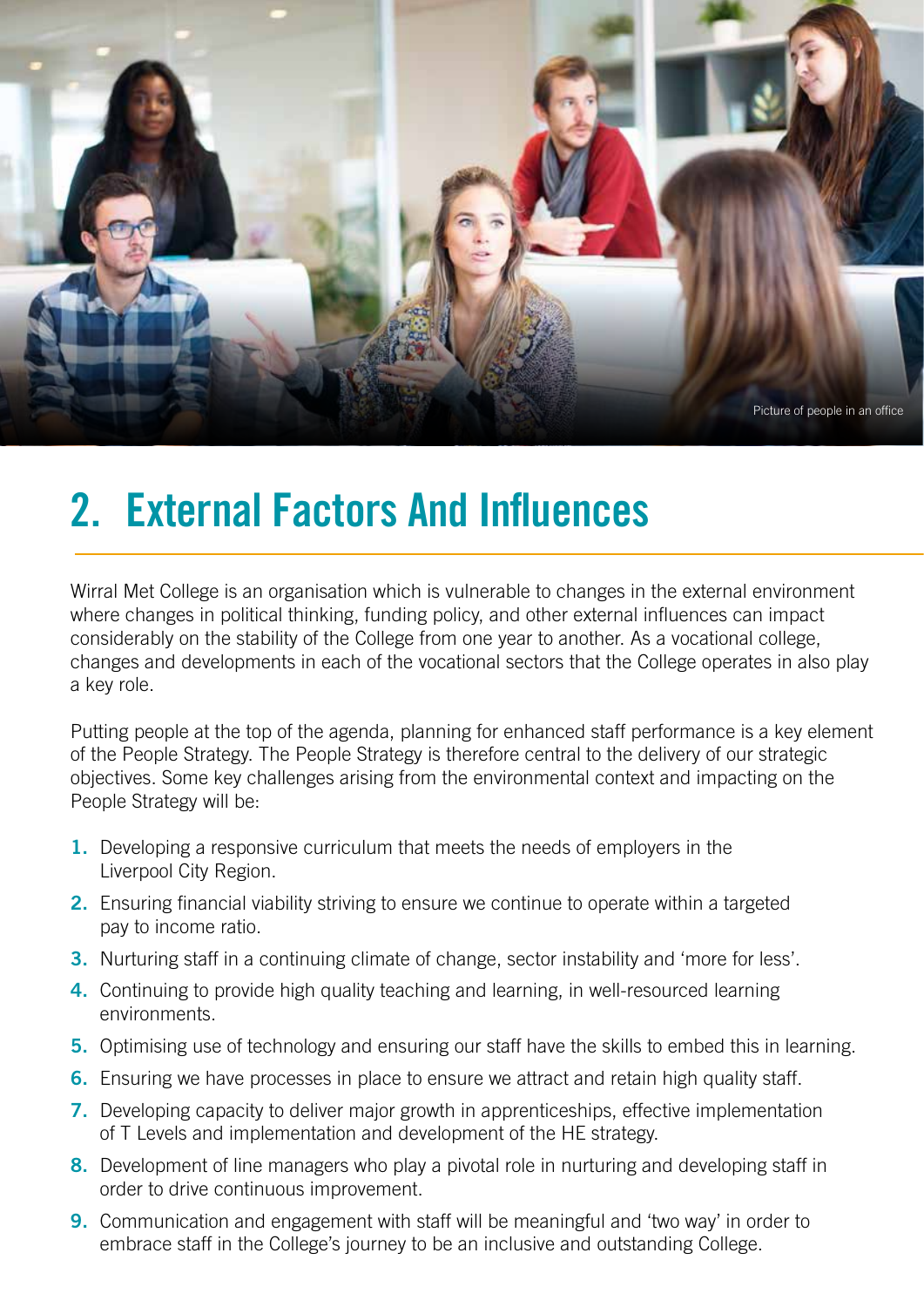## **3. Vision And Mission Statement**

**Our Vision "To be an Inclusive and Outstanding College" and Mission "To enhance economic prosperity through high quality, work related education and skills"**, both celebrate the fact that Wirral Met College embraces the needs of all of our community, irrespective of academic achievement and social background. This adds value through providing a ladder of opportunity and progression and through creative and successful learning.

The College's strategic plan is designed to deliver our vision to be an inclusive, outstanding College. This requires a strategic approach to organisational development, a clear integration between strategic goals, staff values; and beliefs and behaviours and strategic interventions focused clearly on the leadership and management of sustained continuous improvement.

Wirral Met College will adopt an approach which seeks to gain competitive advantage through the strategic development of a highly committed and capable workforce. The type of human resource management principles we will adopt are:



People issues being the concern of all managers.

People issues being central to all strategic level decision making in the organisation.



The development of a culture that encourages all members of staff to be highly committed to Wirral Met College and its continuous improvement.



The development of a culture of high trust, team working and willing cooperation.



A focus on the professional development of staff involving them in continually developing their skills to achieve both professional and personal growth.



Image of people caricatures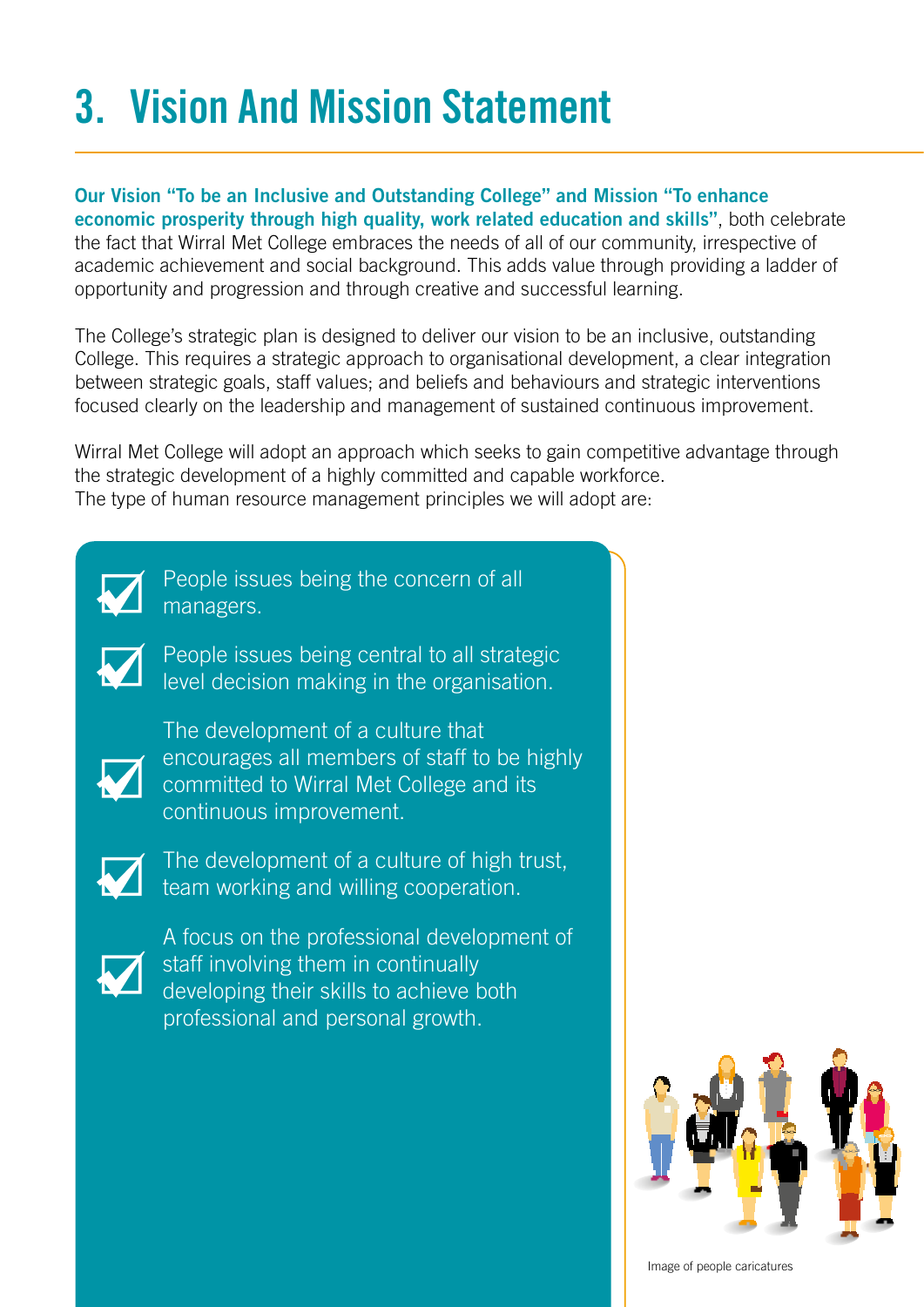### **4. College Values**

The Values of the College seek to put the student and our community at the heart of the College, maximise student performance, while always mindful of the needs of our staff, driving and embedding a true Student Centric approach.

In delivering our Strategic Objectives we will seek to develop a Wirral Met College 'culture' that underpins professional standards and behaviours, specifically:

- **V1** Pursuit of **Success** to be the best that we can be as professionals, departmental teams and as a College, to stretch our students to fulfil their potential.
- **V2 Integrity,** transparency, fairness and honesty in our management, behaviours and communications.
- **V3 Passion** for achieving results and maximising the use of our resources.
- **V4 Respectful** and supportive behaviour towards each other, our students, the College and our community. Playing our individual part in the provision of a nurturing environment that is safe, healthy, supportive, inclusive and student responsive.
- **V5** Driving **Opportunity** and promoting an inclusive environment where innovation and creativity are encouraged.



Image of Success - Passion - Integrity - Respectful - Opportunity

#### **5. Key People Strategic Aims**

This strategy focuses on the main areas of 'People Practice' and to create a relevant framework this has been translated into sections covering the employee lifecycle. The key strands are as below, these strands have been converted into relevant Key Performance Indicators in section 6.

- **1.** Employer Brand Recruitment and Retention
- **2.** Employee Relations and Engagement Employer of Choice
- **3.** Performance; Reward and Organisational Development
- **4.** Staff Health and Wellbeing
- **5.** Equality, Diversity and Inclusion
- **6.** Operational Excellence and Efficiency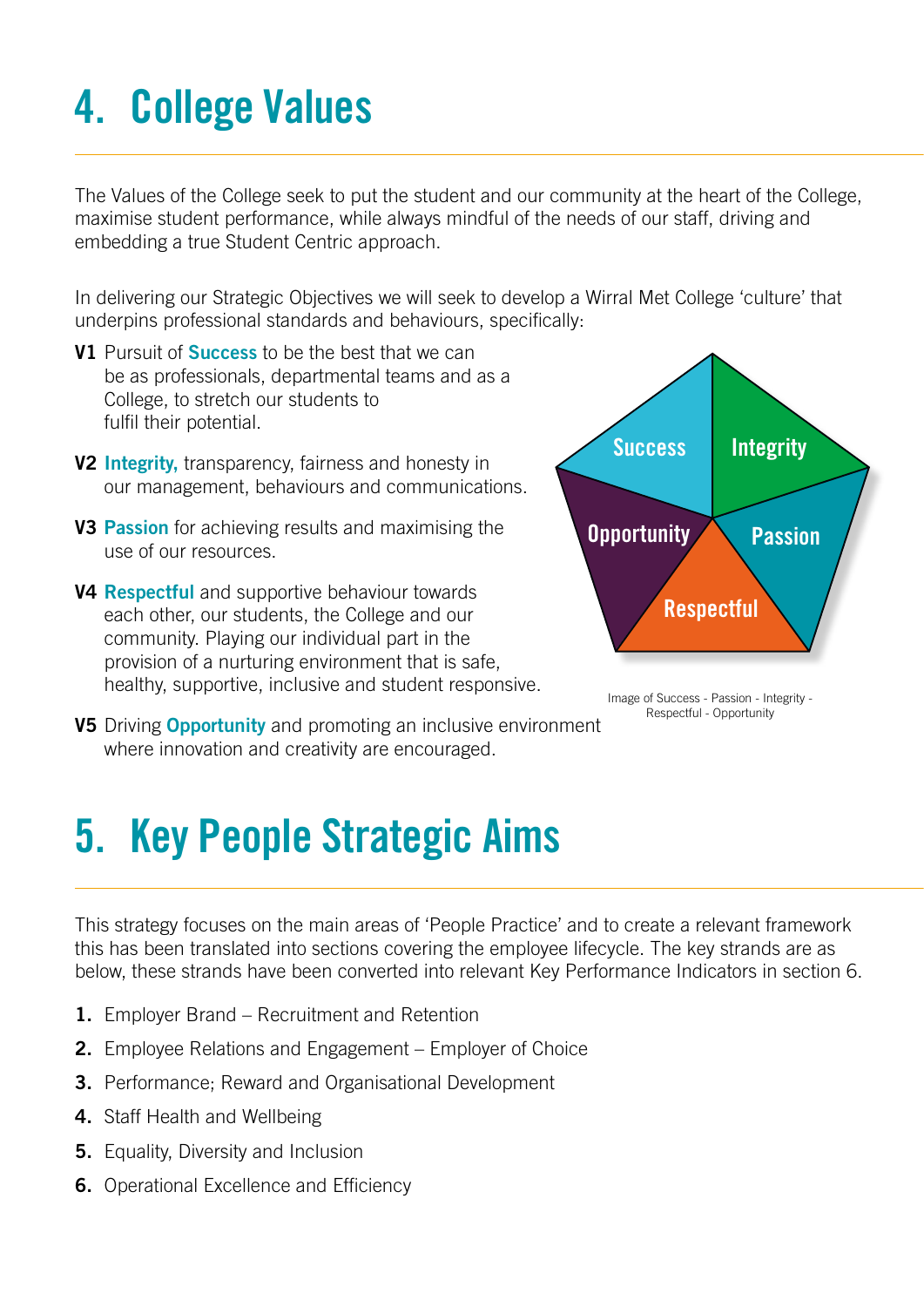### **6. Key Performance Indicators**

| <b>PERFORMANCE INDICATORS</b> |                                                                                                                                                                                                                                       |  |
|-------------------------------|---------------------------------------------------------------------------------------------------------------------------------------------------------------------------------------------------------------------------------------|--|
|                               | <b>KPIs included in the Balanced Score card</b>                                                                                                                                                                                       |  |
|                               | <b>Reportable KPIs to Corporation</b>                                                                                                                                                                                                 |  |
|                               | In conjunction with finance, ensure the staff pay to income ratio continues to improve towards<br>68% by tight vacancy control and smart working practices.                                                                           |  |
|                               | Review every HR policy to ensure legislative compliance.                                                                                                                                                                              |  |
|                               | Develop service standards for HR.                                                                                                                                                                                                     |  |
|                               | Ensure that absence management strategies enable the achievement of the Absence KPI of 3%<br>absence or less.                                                                                                                         |  |
|                               | Other Performance Indicators (SLT and other audiences)                                                                                                                                                                                |  |
| ı                             | <b>Employer Brand - Recruitment &amp; Retention</b>                                                                                                                                                                                   |  |
| A                             | Streamline recruitment processes to ensure they are interactive and responsive.                                                                                                                                                       |  |
| B                             | Develop an organisational apprenticeship strategy to effectively utilise the levy.                                                                                                                                                    |  |
| C                             | Develop our employer brand to promote Wirral Met College as an employer of choice.                                                                                                                                                    |  |
| D                             | Continuously monitor and review the effectiveness of our recruitment practices to ensure that<br>we are widening our candidate pool and attracting from minority groups.                                                              |  |
| $\overline{2}$                | <b>Employee Relations and Engagement - Employer of Choice</b>                                                                                                                                                                         |  |
|                               | Seek to build and maintain a positive working relationship with the recognised Trade Unions, to<br>embody the values of mutual respect and trust.                                                                                     |  |
| В                             | Strive to proactively minimise the risk of disputes wherever possible and utilise agreed policies<br>and procedures to ensure that all disputes, both individual and collective, are resolved in a<br>timely and co-operative manner. |  |
| $\mathbf c$                   | Deliver policy which will provide clarity and consistency to line managers and staff.                                                                                                                                                 |  |
| D                             | Continue to develop strong links with departments and representative groups to ensure regular<br>communications and early interventions in employee related matters.                                                                  |  |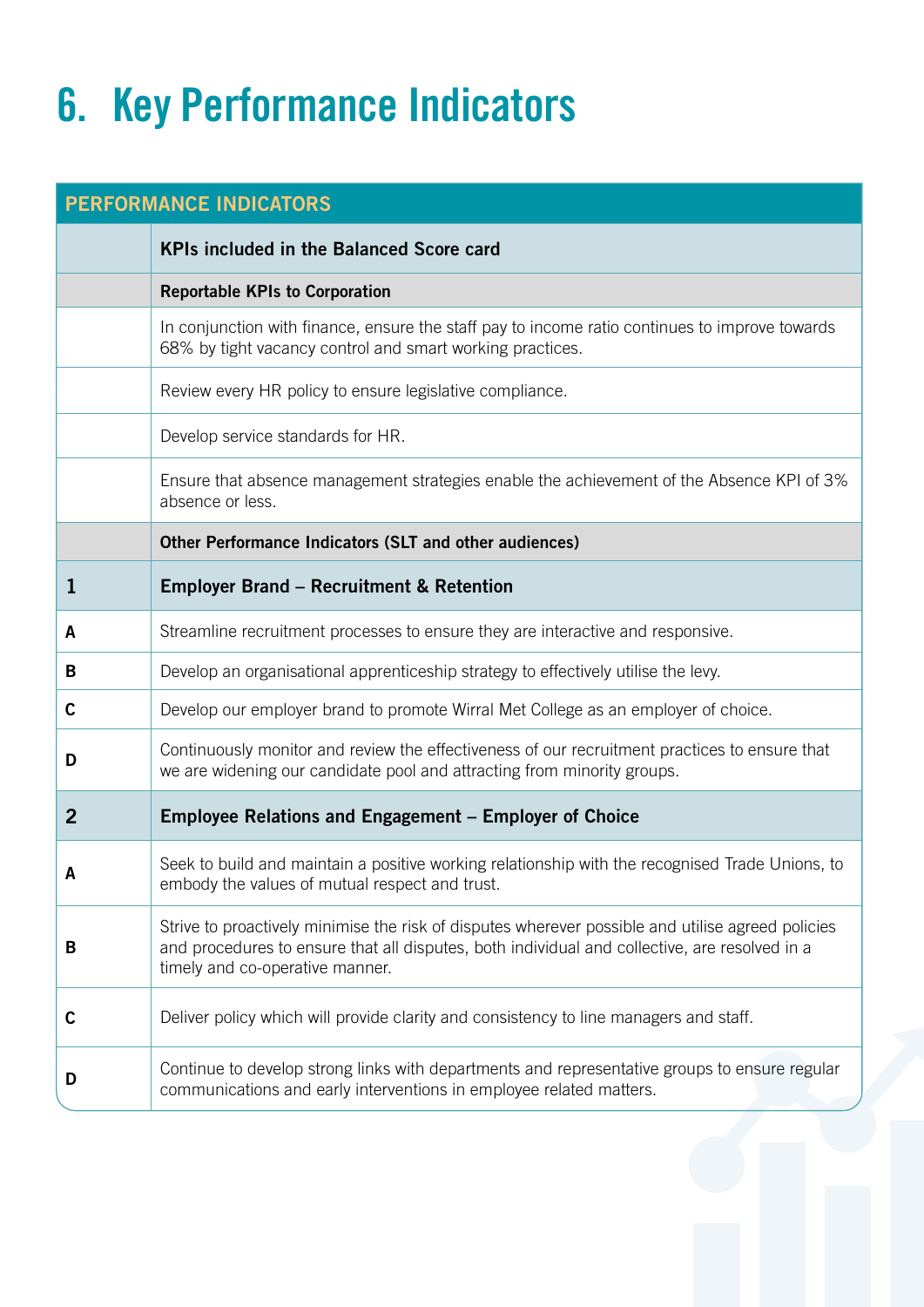### **6. Key Performance Indicators**

| 3           | Performance, Reward and Organisational Development (in partnership with Quality)                                                                                                                                |
|-------------|-----------------------------------------------------------------------------------------------------------------------------------------------------------------------------------------------------------------|
| A           | To support Quality in creating a staff development plan that reflects analysis of the SAR targets;<br>development that focuses on College; and departmental and individual needs.                               |
| B           | Celebrate staff achievements and commitments to the College.                                                                                                                                                    |
| $\mathbf c$ | Develop a benefits strategy and consolidate benefits available to staff and further develop these.                                                                                                              |
| D           | Within a framework of affordability, ensure pay and reward strategies are responsive to market<br>demand to allow us to attract and retain staff in shortage areas.                                             |
| E           | Ensure every member of vocational teaching and training staff demonstrates up-to-date<br>teaching, training, vocational and occupational skills.                                                                |
| F           | Review, develop and monitor the Appraisal process to ensure it is fit for purpose and there is<br>consistent application of performance review across the College.                                              |
| 4           | <b>Staff Health and Wellbeing</b>                                                                                                                                                                               |
| A           | Provide a safe and healthy working environment that promotes staff wellbeing and reduced<br>levels of sickness absence to a maximum of 3%.                                                                      |
| B           | In partnership with the Faculty of Student Support, develop an approach to wellbeing that<br>includes health promotion and awareness events to staff.                                                           |
| C           | Build resilience, performance and engagement in line with the development of a Wirral Met<br>College Wellbeing Wheel (as per Appendix 1).                                                                       |
| 5           | <b>Equality, Diversity and Inclusion</b><br>(in partnership with the Faculty of Student Support)                                                                                                                |
| A           | Ensure that all managers receive appropriate training in order to ensure that people<br>management best practice is embedded across all departments with a focus on Equality,<br>Diversity and Inclusion (EDI). |
| B           | Ensure all colleagues receive appropriate training and are made aware of their commitments in<br>relation to EDI.                                                                                               |
| C           | Ensure good management information that informs continuous scanning and action to deliver<br>EDI as part of the plan and in line with the EDI committee.                                                        |
| D           | Ensure all HR processes, policies and procedures in relation to the employee lifecycle are<br>legislatively compliant and are reflective of industry best practice and communicated widely to<br>staff.         |
| Е           | Ensure pay systems are fair and transparent across the College and are in line with our<br>requirements under the Equality Act 2010.                                                                            |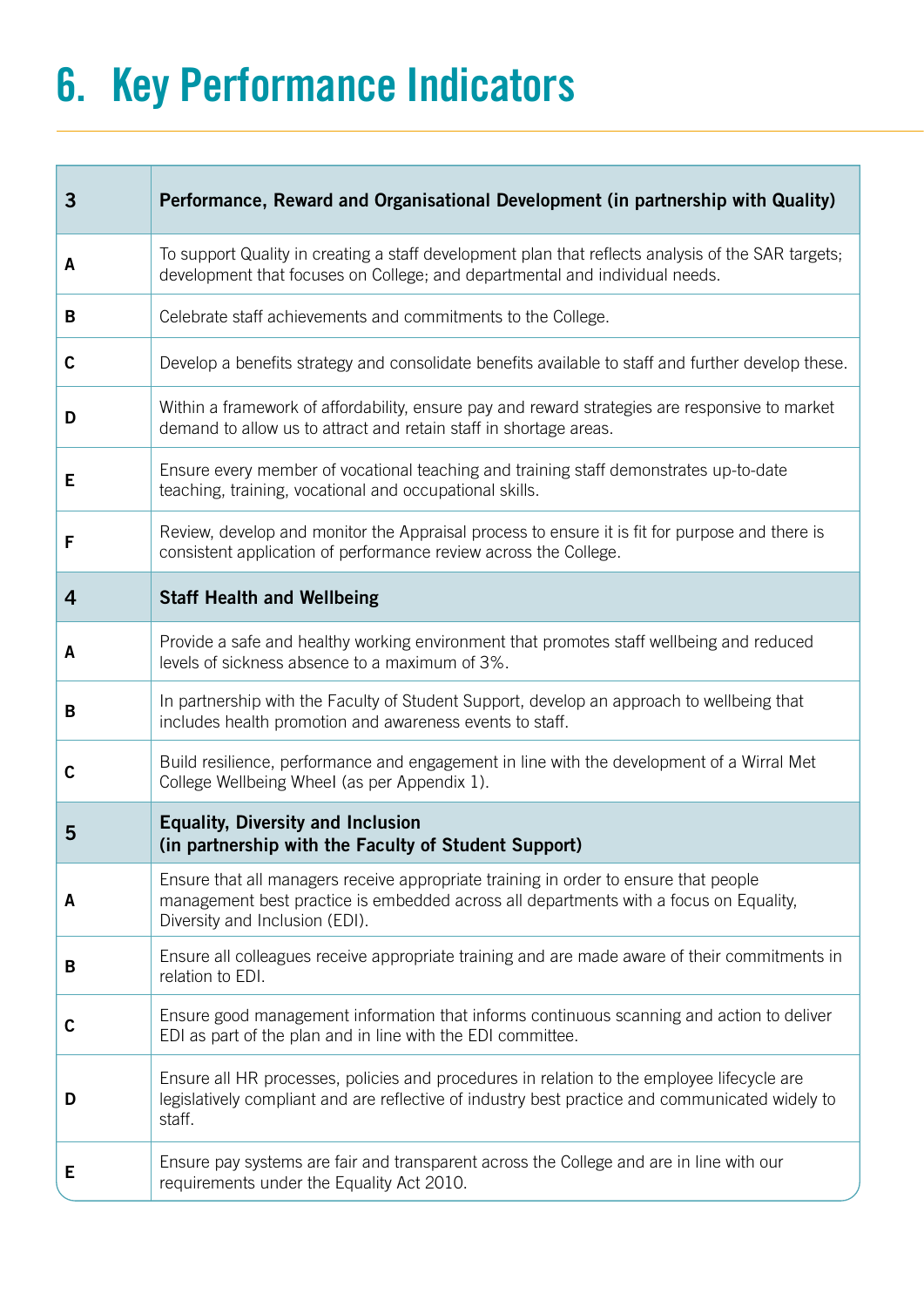| F | Promote an environment in which staff feel safe, supported and encouraged to raise any<br>concerns and engage in dialogue in relation to EDI.                                                                             |
|---|---------------------------------------------------------------------------------------------------------------------------------------------------------------------------------------------------------------------------|
| G | Communicate our expectations with suppliers (agency and temporary recruitment) in relation<br>to Safeguarding, EDI, legislative compliance and best practice.                                                             |
| 6 | <b>Operational Excellence and Efficiency</b>                                                                                                                                                                              |
| A | Develop 3 Centres of Excellence within the HR function with a focus on EDI, Health and<br>Wellbeing and Performance, Reward and Organisational Development.                                                               |
| B | Operational excellence within the HR team will combine leadership, teamwork and problem<br>solving to deliver continuous improvement throughout the HR team and wider College by<br>focusing on the needs of the College. |
| C | In partnership with key stakeholders, ensure agency and overtime are tightly controlled by<br>managers to ensure maximum efficiency.                                                                                      |
| D | Ensure all HR activity is legally compliant, underpins contractual obligations, and is subject to<br>regular review.                                                                                                      |
| Е | Ensure that all areas are operating with the most efficient staffing models in place.                                                                                                                                     |
| F | With MIS, develop Management Information Systems capable of providing data to support<br>staffing metrics.                                                                                                                |
| G | Ensure compliance with safeguarding regulations and safe recruitment practices.                                                                                                                                           |

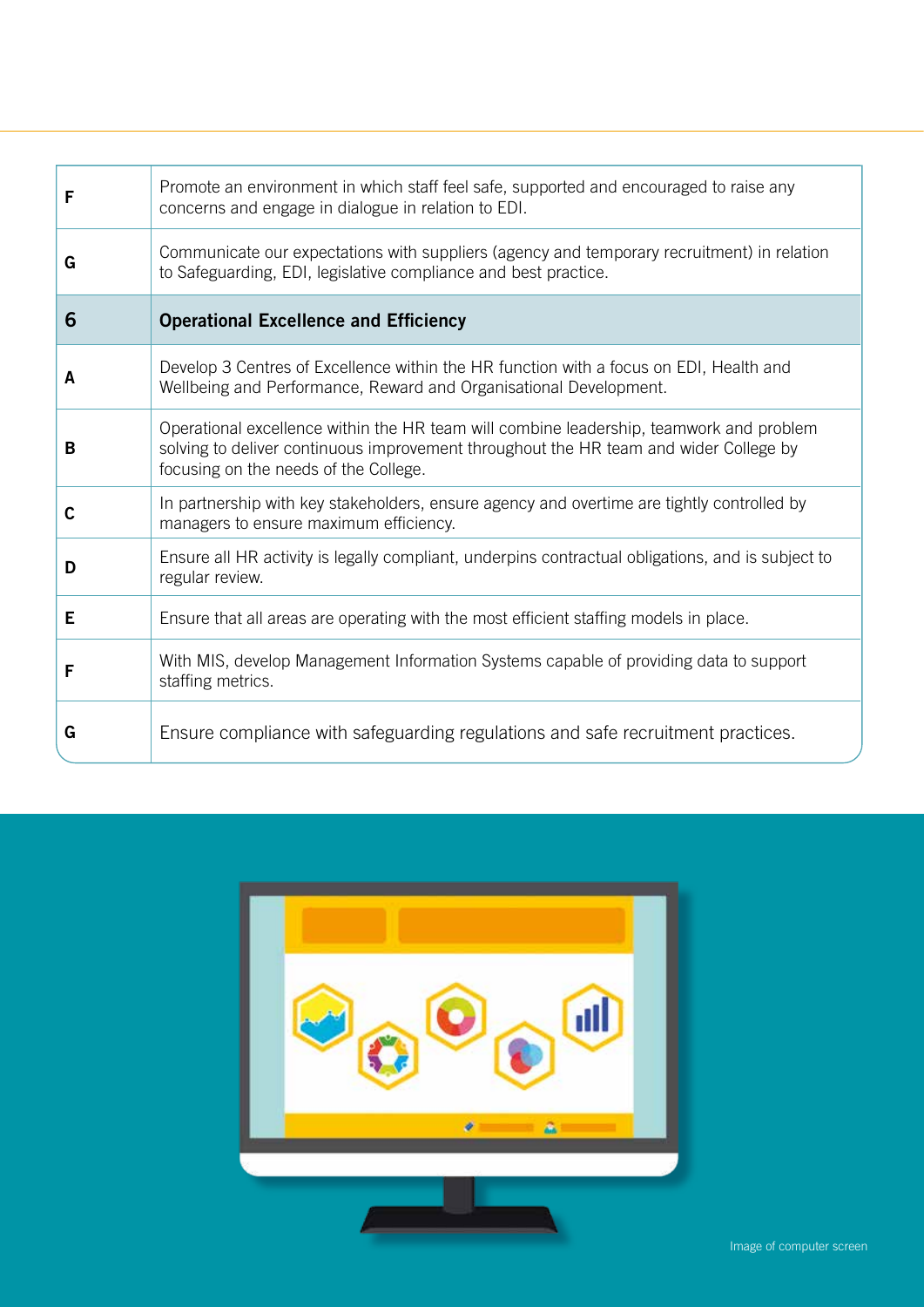## **7. Monitoring Performance**

The College is committed to measuring the performance of its Human Resource Management Framework and benchmarking that performance with the rest of the College sector and other sectors as appropriate. Key Performance Indicators will be reported to the Corporation Board on an annual basis.

Whilst the College needs to be focused on getting the baseline basics right, such as absence rates, and turnover rates for example, these will also be measured against relevant industry benchmarks to give a sense of comparator performance.

#### **The key sources of benchmark data used for measuring HR performance will be:**

- Annual surveys on sickness absence compiled by the Association of Colleges (AoC) and Chartered Institute of Personnel and Development (CIPD).
- Annual salary survey compiled by the AoC, and the Staff Individualised Data for Further Education which is now produced by the Education and Training Foundation (ETF).
- Census data to measure Equality and Diversity.
- Other sector benchmarking data.
- Relevant sector data for staff satisfaction.

#### **All reports on performance against KPIs will contain an operational definition of the basis of the RAG risk rating:**

#### **Measurable target:**

- **• Green** = on target from where we would expect to be at this point in the year.
- **Amber** = 1%-2% variation from where we would expect to be at this point in the year.
- **• Red** = 3% or above variation from where we would want to be.

#### **Relating to actions or projects:**

- **• Green** = on track to deliver within time, cost and quality parameters.
- **Amber** = off track to deliver within time, cost and quality parameters, but still likely to achieve annual target with remedial action identified.
- **Red** = off track to deliver within time, cost and quality parameters and will not meet annual target.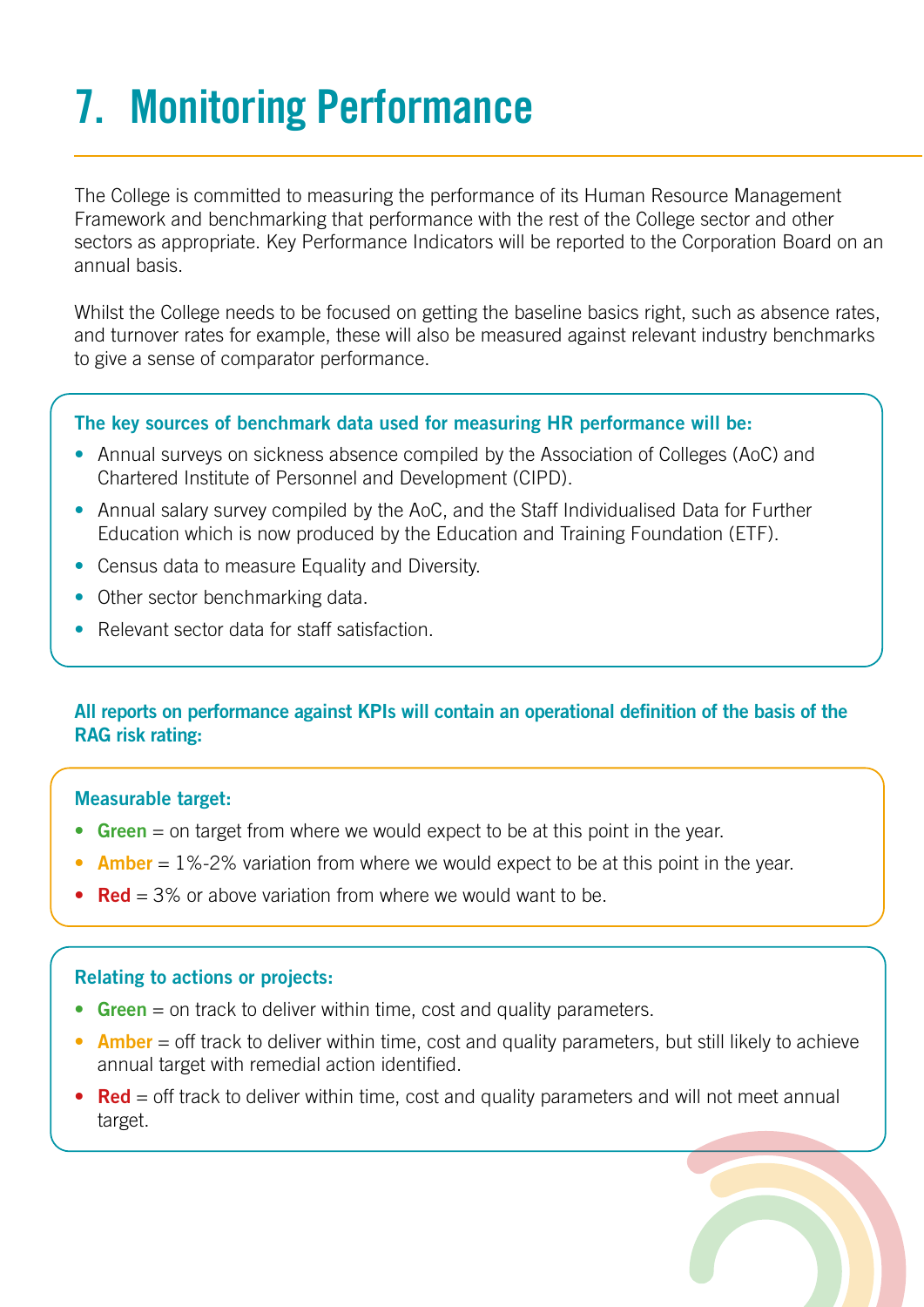### **8. Investment**

The College holds a central staff development budget that will be used to determine the Staff Development Plan, this is managed by Quality.

#### **This will include:**

**College** – Corporate training activities.

**Departmental** – Focused departmental development linked to the SAR.

**Individual** – Personal development related to individual job roles, linked to the appraisal.

Priorities and spend will be kept under review and where appropriate, a transparent process of selection will be used.

#### **9. Summary**

To deliver this plan, Professional Standards will be developed for all members of the HR team, which will be linked to Performance Management, the self-assessment process and agreed Key Performance Indicators. Continuous Professional Development (CPD) will be a key focus in performance reviews for all HR staff.